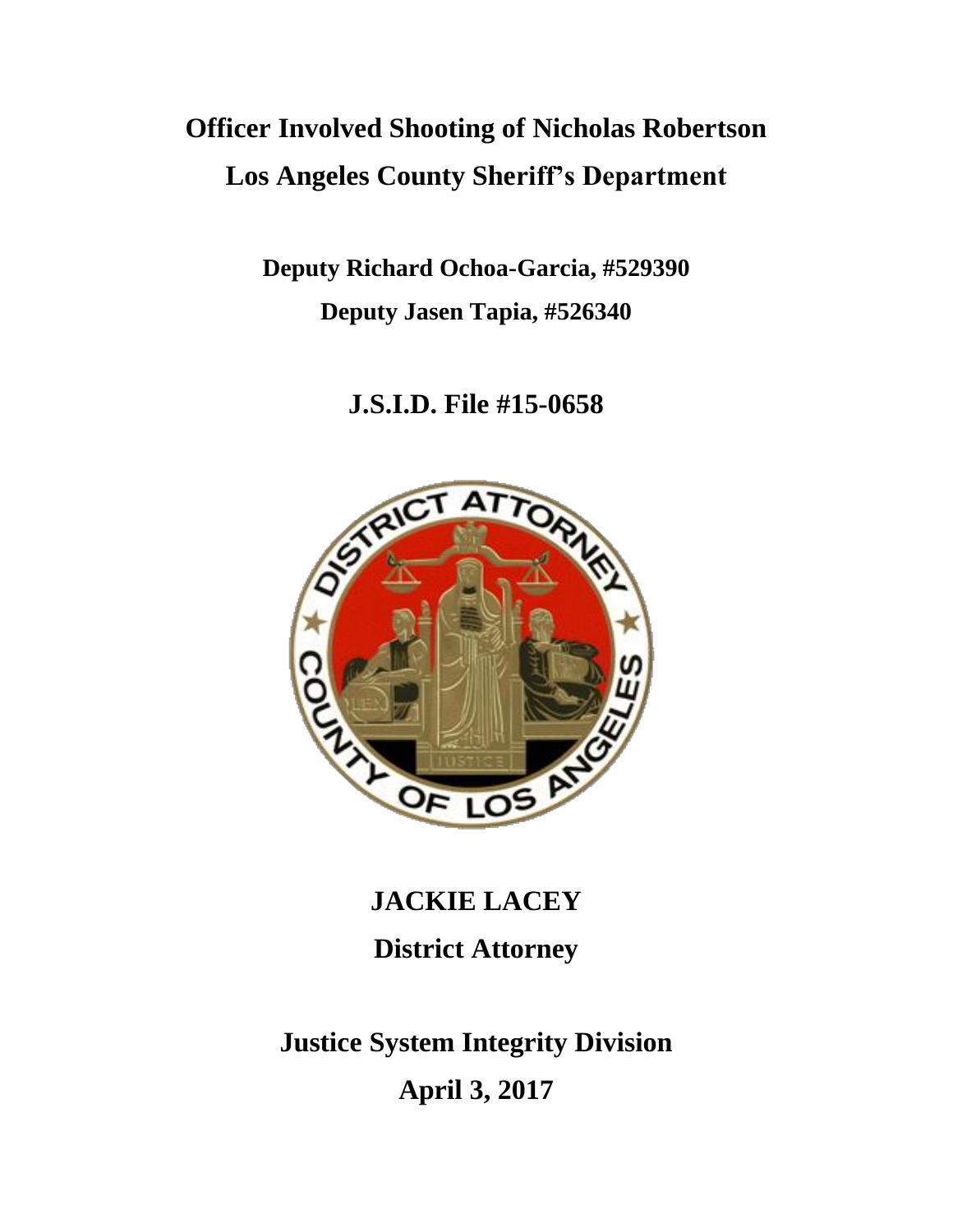# **MEMORANDUM**

- TO: CAPTAIN STEVEN KATZ Los Angeles County Sheriff's Department Homicide Bureau 1 Cupania Circle Monterey Park, California 91755
- FROM: JUSTICE SYSTEM INTEGRITY DIVISION Los Angeles County District Attorney's Office
- SUBJECT: Officer Involved Shooting of Nicholas Robertson J.S.I.D. File #15-0658 L.A.S.D. File #015-17255-2116-013
- DATE: April 3, 2017

The Justice System Integrity Division of the Los Angeles County District Attorney's Office has completed its review of the December 12, 2015, fatal shooting of Nicholas Robertson by Los Angeles County Sheriff's Department (LASD) Deputies Richard Ochoa-Garcia and Jasen Tapia. It is our conclusion that Deputies Garcia and Tapia acted in lawful self-defense and defense of others.

The District Attorney's Command Center was notified of this shooting on December 12, 2015, at 12:25 p.m. The District Attorney Response Team responded and was given a briefing and walkthrough of the scene.

The following analysis is based on reports submitted to our office by LASD Detectives Timothy O'Quinn and Judith Luera. The reports include photographs, videos, audio-recorded interviews of witnesses, and radio transmissions. The voluntary statements of Deputies Ochoa-Garcia and Tapia were considered in this analysis.

# **FACTUAL ANALYSIS**

#### **Summary of Incident**

On December 12, 2015, at approximately 10:50 a.m., multiple calls were received by the LASD's Century station's dispatch regarding a man firing a gun into the air, walking eastbound on Palm Avenue towards Alpine Avenue in the City of Lynwood. Deputies Richard Ochoa-Garcia and Jasen Tapia, both assigned to LASD's Century station, responded to the location.<sup>1</sup> Garcia and Tapia were provided a description of the suspect. Upon arrival Garcia and Tapia saw

<sup>&</sup>lt;sup>1</sup> There were approximately six callers who called LASD's Century station describing a man armed with a gun and shooting in the air.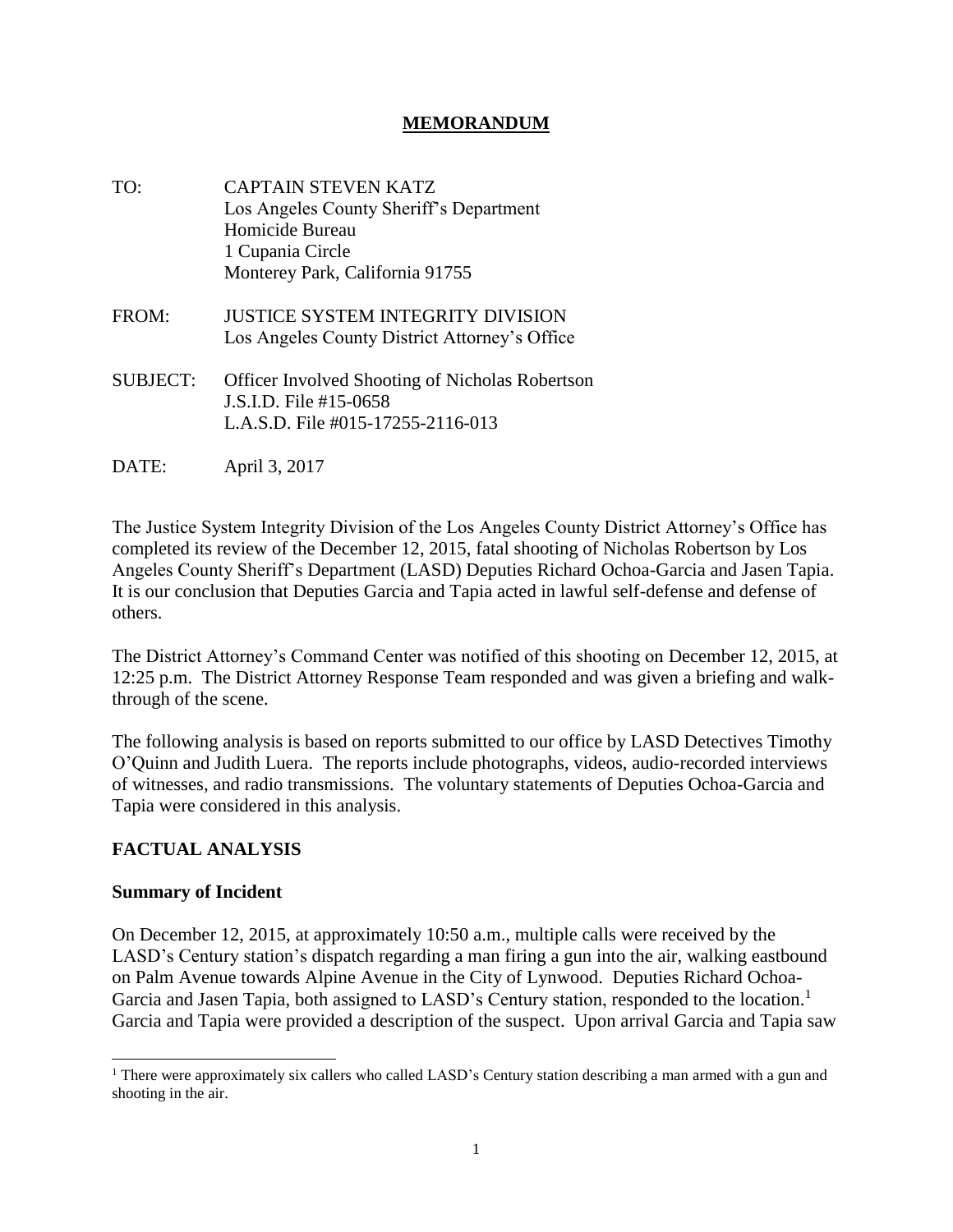a man, later identified as Nicholas Robertson, matching the description provided by dispatch, walking southbound on the east sidewalk of Long Beach Boulevard and Magnolia Avenue. Garcia and Tapia saw that Robertson was armed with a handgun in his left hand. Garcia and Tapia parked their patrol vehicles on the southeast corner of Long Beach Boulevard and Magnolia Avenue and exited their vehicles. Garcia and Tapia immediately began ordering Robertson to drop the handgun. Robertson ignored the commands and walked westbound, across Long Beach Boulevard toward an Arco gas station located on the northwest corner of Long Beach Boulevard and Magnolia Avenue.<sup>2</sup>

Garcia and Tapia followed Robertson with their duty weapons pointed at him and continuously ordered him to drop his handgun. Robertson failed to comply with their commands, turned toward Garcia and Tapia and pointed his handgun at them. In response, Garcia and Tapia fired their duty weapons multiple times at Robertson. Paramedics responded to the scene and attempted life-saving measures on Robertson but Robertson succumbed to his injuries and was pronounced dead at the scene.

# **Deputy Statements**

# *Statement of Deputy Richard Ochoa-Garcia*

On December 12, 2015, Deputy Richard Ochoa-Garcia was assigned as a patrol deputy at LASD's Century station. Garcia was working a one-deputy patrol unit assignment in the City of Lynwood. Garcia was dressed in a department issued Class A uniform and driving a marked LASD patrol unit.<sup>3</sup>

Garcia was assigned to respond "Code 3" to a "shots fired" call.<sup>4</sup> Garcia was provided with a physical description of Robertson and was told that Robertson was seen walking on the sidewalk, firing a handgun in the air. Garcia heard several updates indicating Robertson was moving quickly to various locations and was last seen north of Carlin Avenue and Long Beach Boulevard. Garcia stated that the situation was rapidly evolving and he was concerned for public safety.

Garcia and Tapia responded to the call westbound on Carlin Avenue to Long Beach Boulevard and Magnolia Avenue and arrived simultaneously. Garcia observed several people pointing in the direction of Robertson, who was standing on the east curb line of Long Beach Boulevard. Robertson matched the description provided by dispatch and was holding a handgun in his left hand. Robertson began walking southbound on Long Beach Boulevard towards Garcia and Tapia.

<sup>&</sup>lt;sup>2</sup> The Arco gas station is located at 12131 Long Beach Boulevard, in the City of Lynwood. There is one driveway for vehicle traffic on the south side of the parking lot, allowing for access from Magnolia Avenue. Continuing north through the parking lot, there are four gas pump islands containing eight gas pumps. East of the gas pumps, there are two driveways allowing for vehicle traffic to enter from Long Beach Boulevard.

<sup>&</sup>lt;sup>3</sup> At the time of the shooting, Garcia had been with LASD for approximately eight and a half years and was assigned to patrol at the Century station for approximately 11 months.

<sup>&</sup>lt;sup>4</sup> "Code 3" is a response requiring lights and sirens.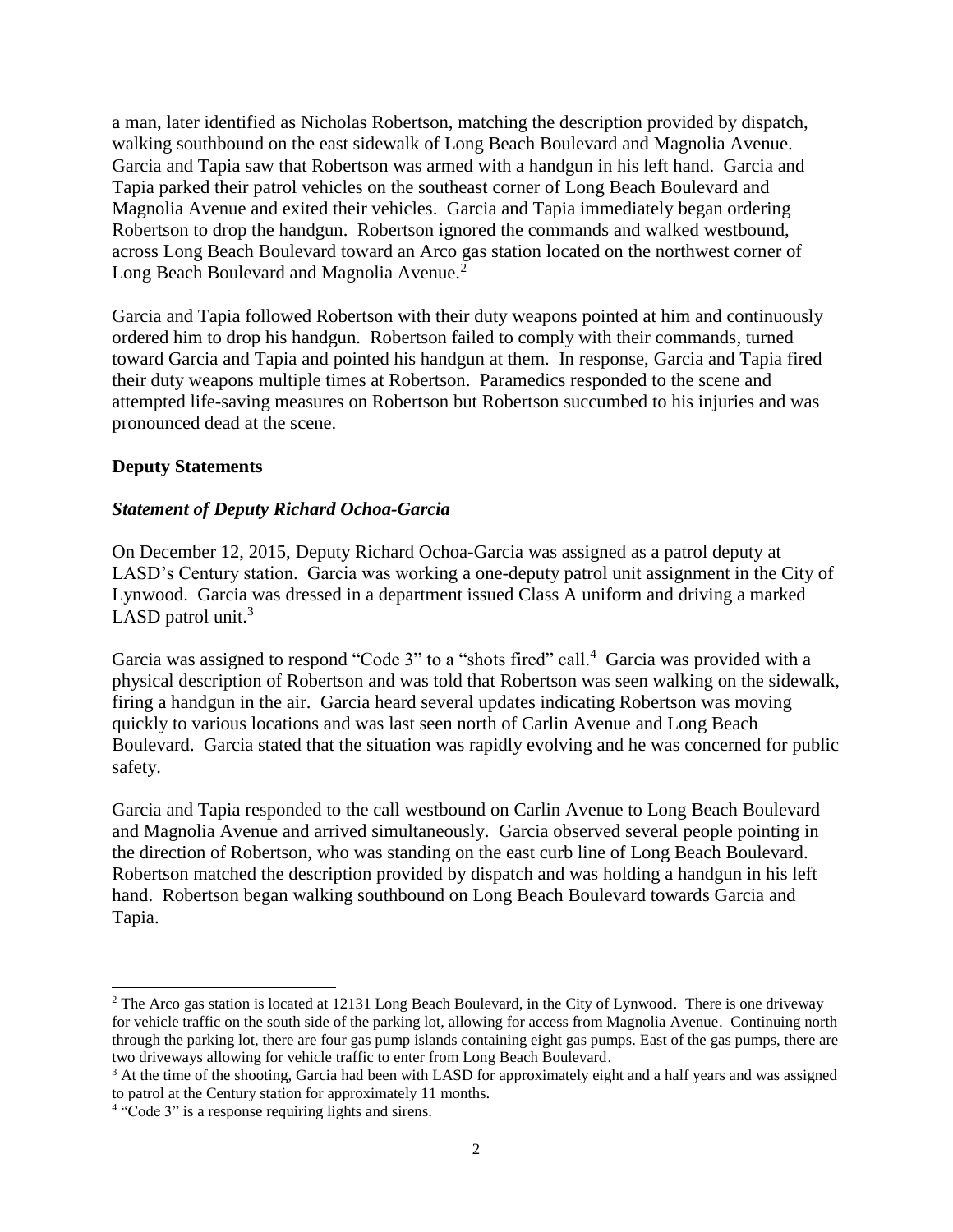Garcia and Tapia parked their patrol vehicles in the intersection south of the location, facing north at Carlin Avenue and Long Beach Boulevard. Garcia exited his patrol vehicle, drew his service weapon and pointed it at Robertson. Garcia advised dispatch that he was detaining a " $417$ " male at gunpoint.<sup>5</sup> Garcia and Tapia began giving verbal commands to Robertson to "Drop the gun!" Robertson ignored the commands and began walking westbound across the street towards an Arco gas station. Garcia continued to give Robertson verbal commands to "Drop the gun" and to "Get on the ground!" but Robertson failed to comply. Garcia was concerned that Robertson may enter the Arco gas station, placing civilians in danger. Garcia observed several people in the parking lot of the gas station and in the street near the location.

Garcia and Tapia began to follow Robertson. Garcia noticed that southbound traffic on Long Beach Boulevard was stopped due to their police activity. Garcia also noticed that there were several pedestrians south of where Robertson was located and several patrons near the gas pumps at the Arco station.

As Robertson walked westbound, Garcia saw Robertson looking back over his shoulder in the direction of Garcia and Tapia. Robertson raised his right arm, simultaneously turned his upper torso to the right while "blading" his body, and pointed the handgun in his left hand at Garcia. In fear for his life, Garcia fired approximately five rounds at Robertson. Immediately after the shots were fired, Garcia radioed dispatch and advised that he had been involved in a shooting. Robertson initially remained standing, then turned and walked away from Garcia and Tapia. Robertson again raised his right arm, turned his upper torso to the right and pointed his gun at Garcia and Tapia with his left hand. Garcia fired approximately three to four more rounds at Robertson. Robertson fell to the ground while still holding the gun in his hand.

Garcia and Tapia continued to give Robertson verbal commands to drop the gun and show his hands. Robertson began crawling on his hands and knees with his back toward Garcia and Tapia and did not drop the gun. Robertson turned toward Garcia. Fearing that he would be shot, Garcia fired approximately three to four more rounds at Robertson. Robertson collapsed face down onto the ground with his gun concealed underneath his body.

Additional units arrived and formed an arrest team and tactical plan to approach Robertson in order to handcuff and arrest him. Robertson's hands were concealed underneath his chest. As they approached Robertson, Garcia saw a handgun underneath him, retrieved it and tossed it approximately three feet away from Robertson. Los Angeles County Fire Department personnel responded to the location to render aid to Robertson but Robertson died at the scene.

#### *Statement of Deputy Jasen Tapia*

On December 12, 2015, Deputy Jasen Tapia was assigned as a patrol deputy at the LASD's Century station. Tapia was working a one-deputy patrol unit assignment in the City of Lynwood. Tapia was dressed in uniform and driving a marked LASD patrol unit.<sup>6</sup>

<sup>5</sup> A "417" is defined as a person with a gun.

<sup>&</sup>lt;sup>6</sup> At the time of the shooting, Tapia had been with the LASD for approximately eight years and was assigned to patrol at the Century station for approximately one year, nine months.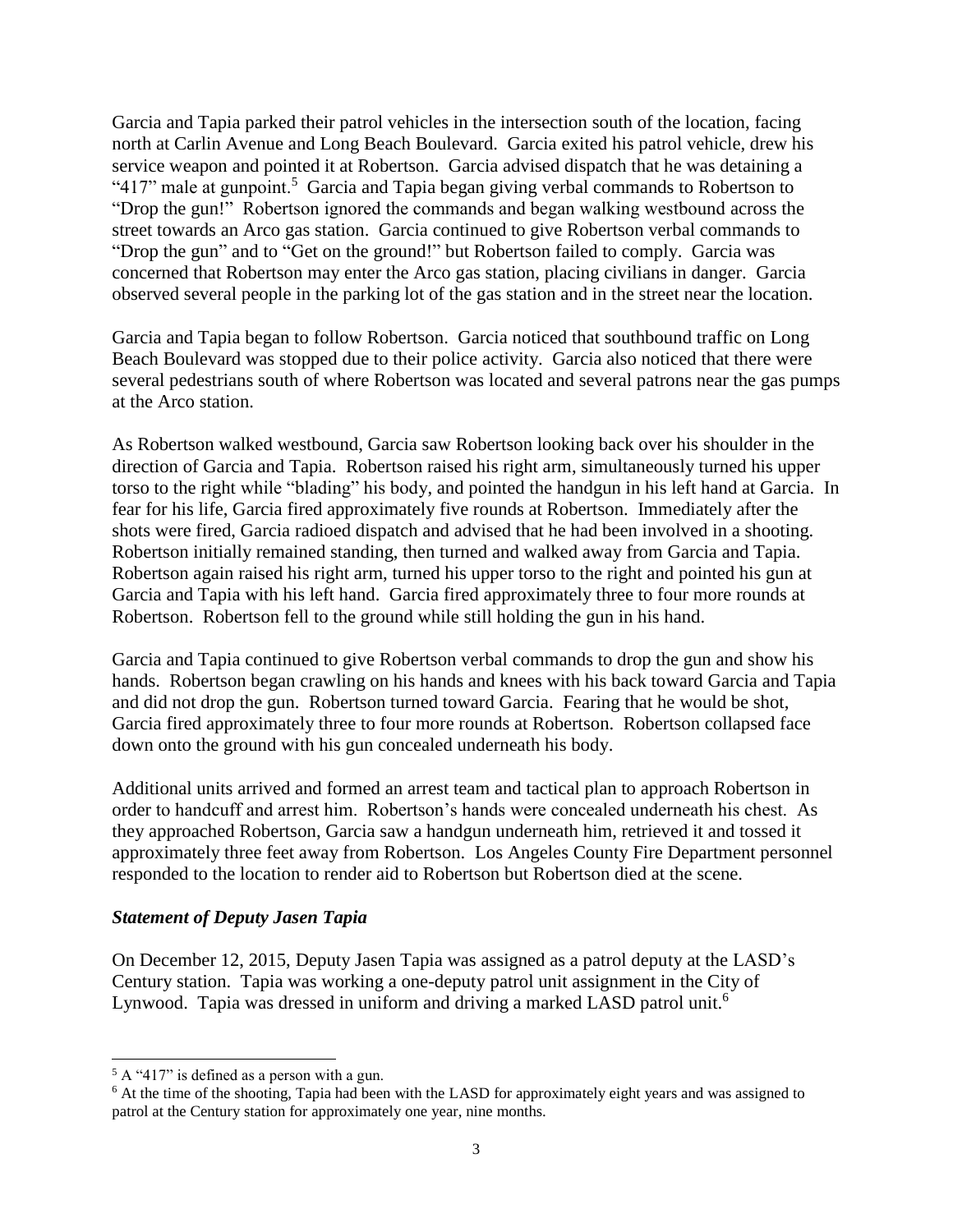Tapia heard a "417" call and was assigned to assist Garcia. A physical description of Robertson was provided to Tapia through dispatch and Robertson's location was updated several times as 9- 1-1 calls were received from various citizens. The last update indicated that Robertson was seen walking eastbound on Carlin Avenue from Long Beach Boulevard. Tapia and Garcia were flagged down by several citizens at that location. One of the citizens told Tapia and Garcia that Robertson was seen on northbound Long Beach Boulevard toward Magnolia Avenue. Tapia noticed Robertson, who matched the description provided, walking southbound on Long Beach Boulevard on the east sidewalk.

Tapia observed Robertson swinging his hands in different directions, holding a gun. Tapia parked his patrol vehicle, exited his vehicle and stood behind the driver's side door. Tapia drew his service weapon and pointed it at Robertson. Tapia gave Robertson numerous commands to "Drop the gun!" Robertson ignored the commands and crossed the street toward the Arco gas station.

Tapia noticed that there were many people in the area and was fearful that Robertson would hurt them. Tapia and Garcia left their position of cover behind their vehicles and moved towards Robertson. Tapia stood approximately 20 yards away from Robertson and continued to order him to "Drop the gun!" Tapia saw Robertson twist his body to the right, holding a handgun above his waist, and point it at Tapia and Garcia. Tapia saw the barrel of Robertson's gun pointed directly at him. Tapia, in fear for his life, fired approximately five to six rounds at Robertson. Tapia notified dispatch that he was involved in a shooting.

Robertson fell down onto his hands and knees and crawled toward the Arco gas station. Tapia saw Robertson pushing his upper body off the ground with his right hand. Robertson then twisted his body again to the right, still holding the handgun, and pointed it at Tapia and Garcia a second time. Tapia fired approximately ten more rounds at Robertson. Robertson fell face down on the ground with his hands tucked underneath his body. Tapia continued to yell verbal commands to Robertson to show them his hands, as Robertson's hands and the gun were not visible. Tapia saw that Robertson's body was still moving and twitching.

Assisting units began to arrive and paramedics were requested to respond to the location. Tapia requested for a supervisor equipped with a shield to respond. Once the supervisor arrived, an arrest team was formed to approach and arrest Robertson. Another deputy assisted Tapia in handcuffing Robertson. That deputy pulled Robertson's hand from underneath his body and Tapia saw that Robertson was holding two to three live rounds in his hand. As Robertson's left hand was pulled from underneath his body, Tapia saw the gun exposed underneath him and moved the gun away from Robertson's body.<sup>7</sup>

 $\overline{a}$ 

<sup>7</sup> Tapia stated throughout the entire incident, Robertson appeared to have a blank stare on his face and was unresponsive to his and Garcia's verbal commands and presence.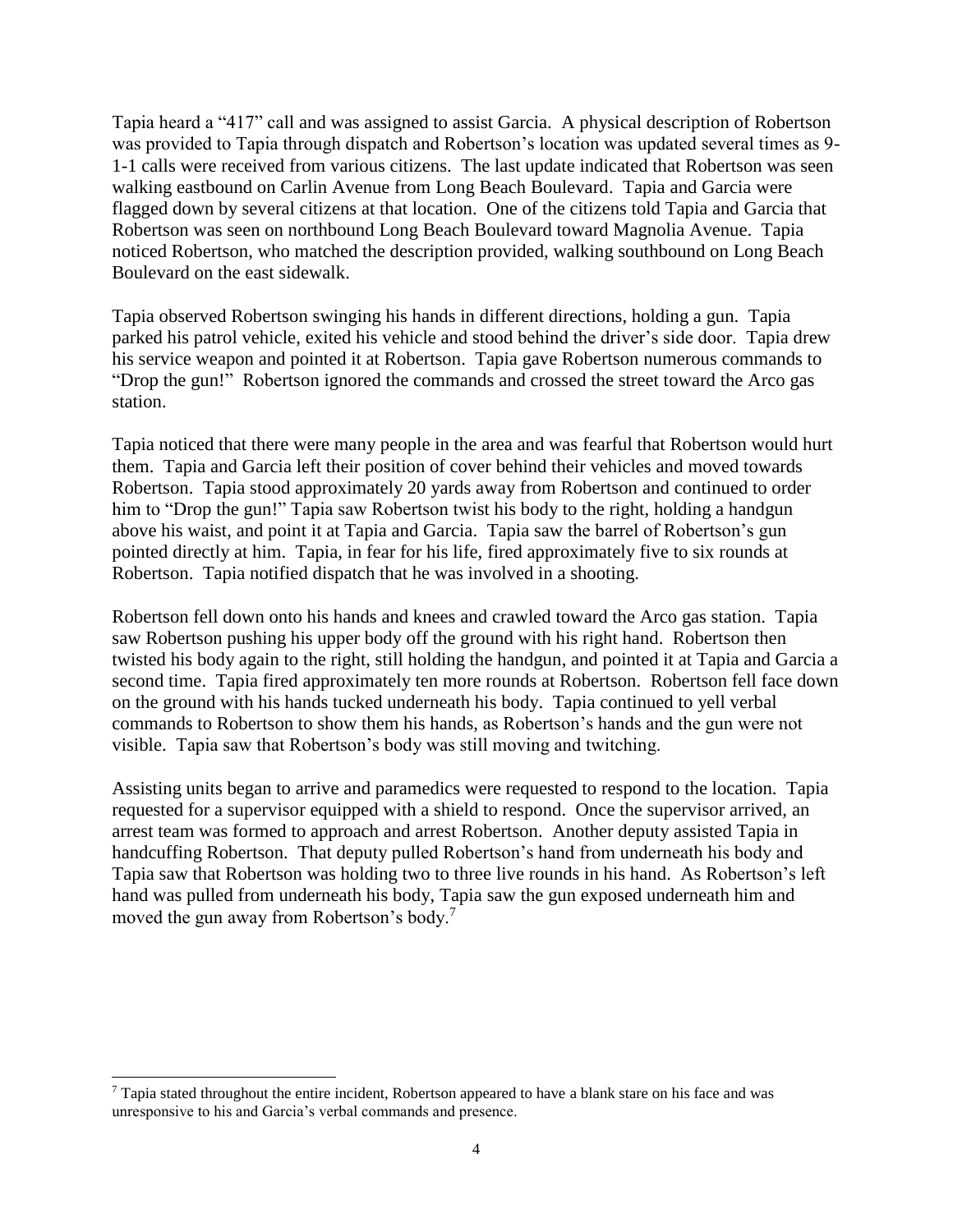#### **Witness Statements**

*Statement of* 

 M was on her way to the store but stopped at the Arco gas station to pump gas into her car. M three children were seated in the back seat of her vehicle. M friend, G , was seated in the front passenger seat. M gave her oldest son money to go into the gas station to purchase gas. M heard screaming outside of her vehicle. She looked to her right and saw deputies following Robertson, who was holding a gun in his hand. M screamed for her son to stay in the car and for the other occupants to get down. Robertson was a few feet away from  $M$  .<sup>8</sup>

M heard the deputies screaming at Robertson, but did not understand what they were yelling because they were speaking English. M heard gunshots but did not know where they came from. After the shooting stopped, a deputy approached her vehicle and found them all crying. M saw that Robertson had been shot and was lying on the ground.

#### *Statement of S*

 S was driving with her husband R , and their four children southbound on Long Beach Boulevard in the number one lane.  $S$  saw deputies running on Long Beach Boulevard after Robertson, who was walking away from them. Robertson was holding a gun in his left hand. Robertson was walking east across Long Beach Boulevard and waving the gun around with the barrel pointing down.  $S$  saw Robertson raise his gun, then lower it back down. Robertson was standing next to the Arco gas station on the sidewalk and raised his gun again. The deputies yelled at him to put the gun down and to raise his hands. Robertson refused to comply, continued to walk away and laughed at the deputies.<sup>9</sup>

S heard the deputies give Robertson orders approximately four times but Robertson ignored them. When Robertson raised his gun, the deputies shot him. Several estimated that she heard approximately 15 shots. Robertson was jumping several times as if he had been shot in the legs. Robertson fell forward and crawled away while still holding the gun in front of his chest, beneath his body. S believed the deputies fired at least three more times at Robertson as he was crawling away. S saw Robertson move for a few seconds and then stop. Shortly thereafter, several more deputies arrived and approached Robertson, yelling at him to drop the gun. S then saw the deputies disarm Robertson.

#### *Statement of S*

S was at

"El Infierno," located on Long Beach Boulevard across the street from the Arco Station when he heard a commotion in the restaurant and his attention was drawn to the front windows facing Long Beach Boulevard.

<sup>&</sup>lt;sup>8</sup> M  $\blacksquare$  's vehicle was parked next to the gas pumps.

<sup>&</sup>lt;sup>9</sup> S stated Robertson was yelling something but she could not make out what he was saying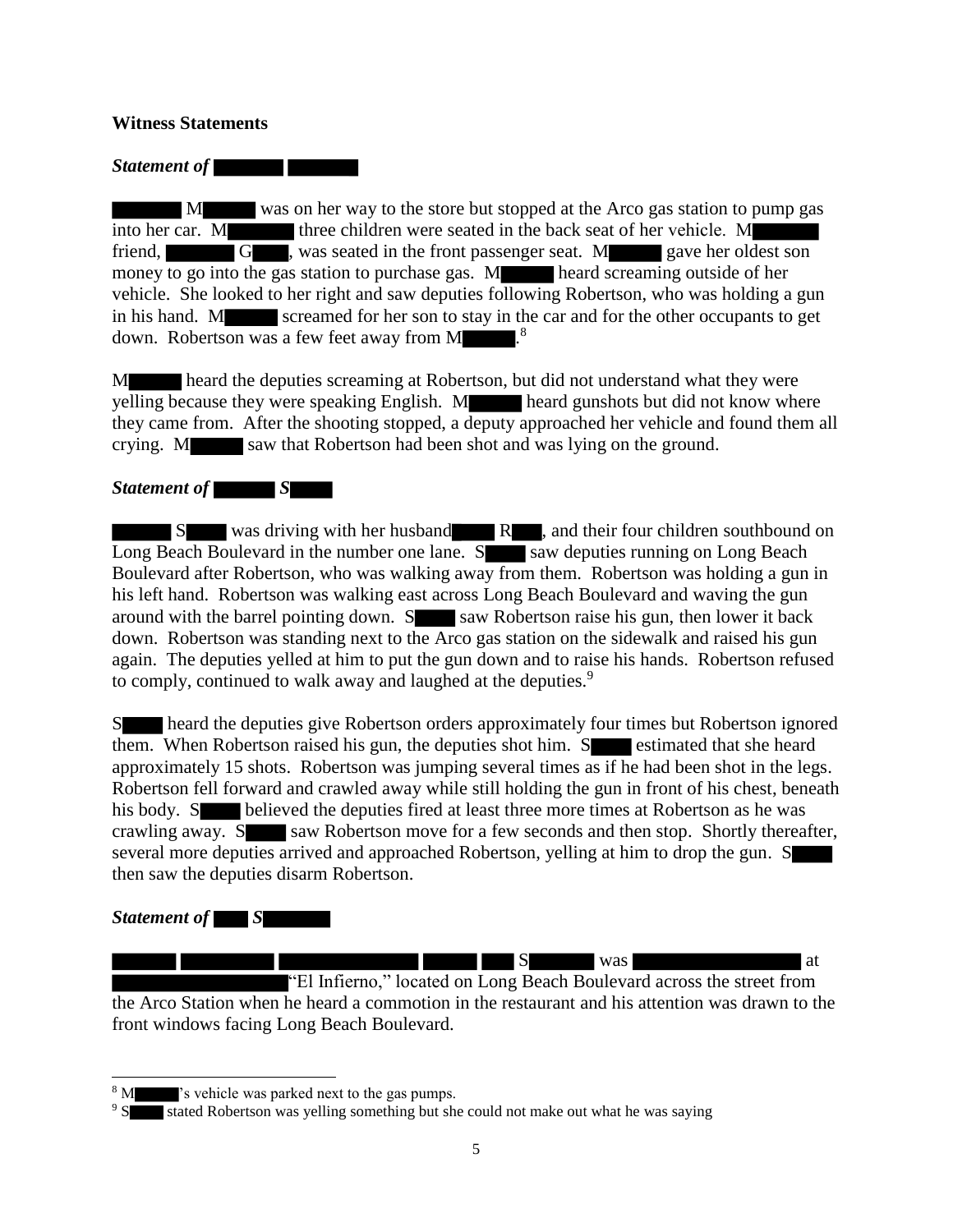S saw Robertson walking south on the east sidewalk of Long Beach Boulevard directly toward **restaurant.** Robertson was holding a black steel handgun in his left hand. S was scared that Robertson would enter the restaurant and began telling customers to run to the back where an exit door was located. Robertson walked south along the east sidewalk to the northeast corner of Long Beach Boulevard and Magnolia Avenue, near the parking lot of El Infierno. S saw deputies in patrol cars arriving from the south and east of the restaurant. Robertson was looking in the direction of the deputies as he walked west across Long Beach Boulevard toward the Arco gas station across the street.

Robertson turned to walk north on the west sidewalk of Long Beach Boulevard, still holding the handgun. S could hear the deputies tell Robertson to "Drop the gun!" Robertson was shouting but S was not able to hear what he was saying. S saw Robertson raise the handgun with the barrel pointed in the direction of the deputies. S approximately five or more gunshots from the deputies toward Robertson.

Robertson appeared to have been struck and moved into a prone position, but continued to crawl along the sidewalk in a northerly direction. The deputies again fired at Robertson. Robertson was still holding the handgun and moved both hands and the gun underneath his upper body, laying on top of it. S saw several more deputies arrive in marked patrol cars and did not see Robertson move any further.

# **Surveillance Videos**

Surveillance video was obtained from various cameras located outside the Arco gas station. A camera that was pointed toward Magnolia Avenue depicts Robertson walking west across Long Beach Boulevard waving his hands in the air, holding a gun with his arm extended and looking in the direction of Garcia and Tapia. Garcia and Tapia both are outside their patrol vehicles with their weapons pointed at Robertson. Robertson continues to walk away from Garcia and Tapia with the gun in his hand, looking back for a few seconds.

Once Robertson reaches the Arco parking lot sidewalk where the pumps are located, another camera pointed in the direction of Long Beach Boulevard, depicts Robertson with a gun in his left hand. Garcia and Tapia cannot be seen in this view. Robertson at one point begins to hop and continues to walk away from Garcia and Tapia with the gun in his hand. Robertson then falls to the ground and begins to crawl away from Garcia and Tapia with the gun in his hand. Robertson appears to look back at Garcia and Tapia very quickly while he is still crawling. Robertson eventually stops crawling and appears motionless. <sup>10</sup>

 $\overline{a}$ <sup>10</sup> The entire incident from the time Garcia and Tapia are depicted outside their vehicles on Long Beach Boulevard, until Robertson stops moving, is approximately 55 seconds to one minute.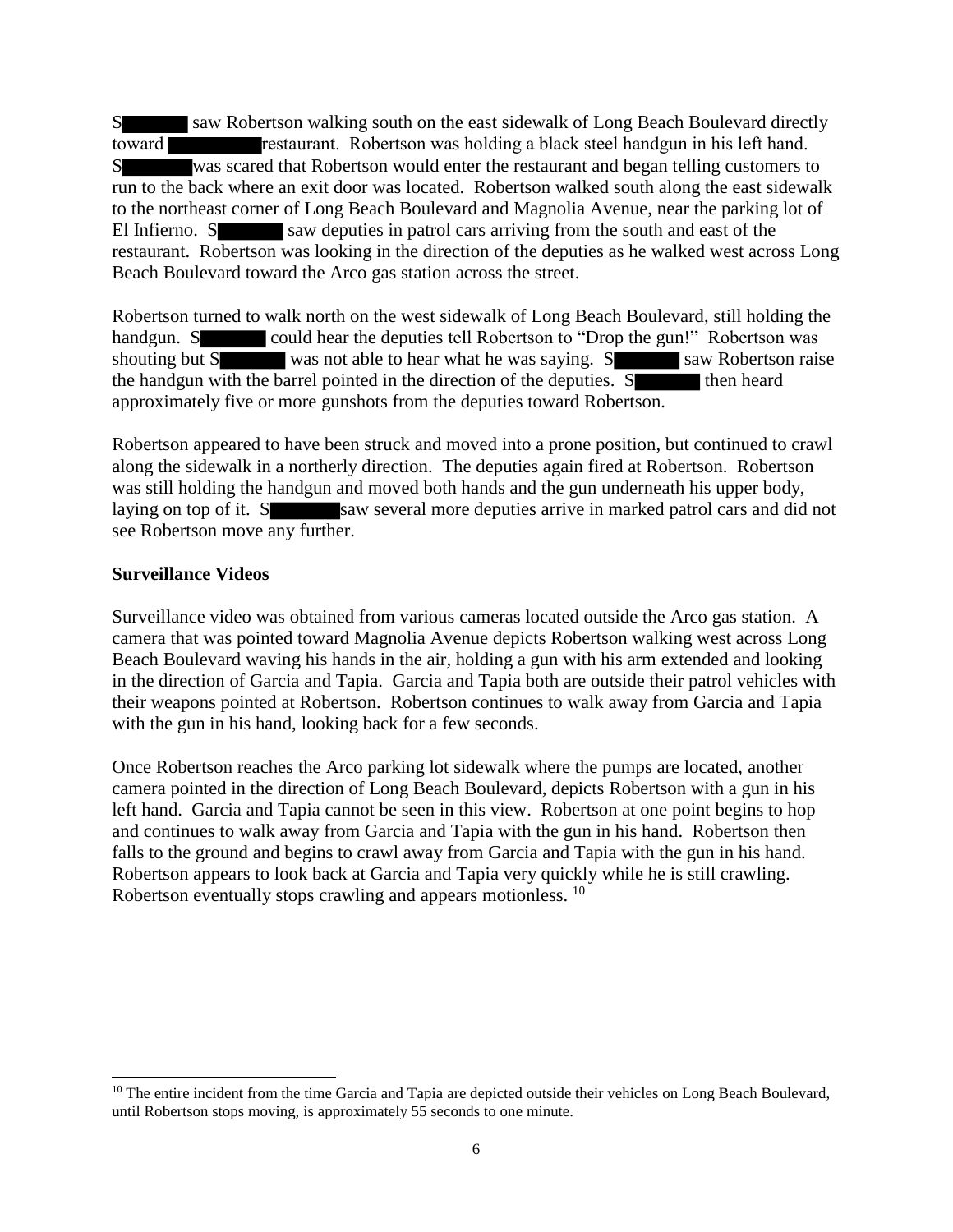**Photo of Robertson with arm extended and gun in his hand.** **Photo of Robertson lying on the ground with gun in his hand.**





# **Firearms**

Robertson was armed with a .45 caliber semiautomatic pistol. The pistol was recovered from the ground northwest of Robertson. The gun was unloaded.

Garcia and Tapia were both armed with Beretta, Model 92F series, semiautomatic 9mm handguns.<sup>11</sup>

#### **Autopsy**

l

On December 16, 2015, Deputy Medical Examiner Odey Ukpo, M.D., performed a post-mortem examination of Robertson's body. Sixteen indeterminate range gunshot wounds that predominantly went from back to front, were observed during the autopsy. Doctor Ukpo ascribed the cause of death to multiple gunshot wounds.

A toxicology analysis revealed that Robertson had the presence of marijuana and phencyclidine, also known as angel dust, in his system at the time of his death.

# **LEGAL ANALYSIS**

California law permits the use of deadly force in self-defense or in the defense of others if it reasonably appears to the person claiming the right of self-defense or the defense of others that he actually and reasonably believed that he or others were in imminent danger of great bodily injury or death. Penal Code § 197; *People v. Randle* (2005) 35 Cal.4<sup>th</sup> 987, 994 (overruled on another ground in *People v. Chun* (2009) 45 Cal.4<sup>th</sup> 1172, 1201); *People v. Humphrey* (1996) 13 Cal.4<sup>th</sup> 1073, 1082; *see also,* CALCRIM No. 505.

In protecting himself or another, a person may use all the force which he believes reasonably necessary and which would appear to a reasonable person, in the same or similar circumstances, to be necessary to prevent the injury which appears to be imminent. CALCRIM No. 3470. If the person's beliefs were reasonable, the danger does not need to have actually existed. *Id.*

 $11$  The investigation determined that Garcia fired 17 rounds at Robertson and Tapia fired 16 rounds.